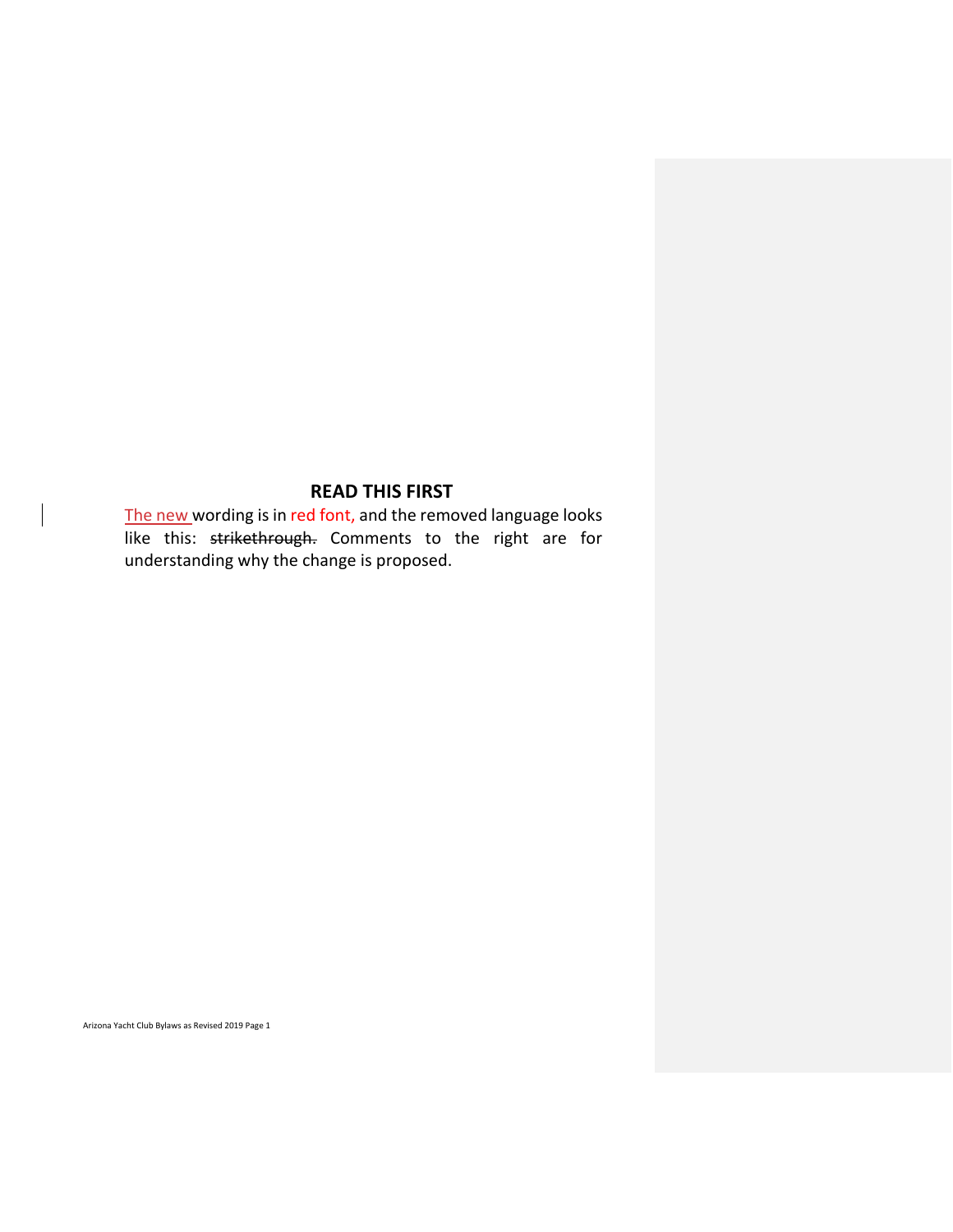AMENDED AND RESTATED BYLAWS OF THE ARIZONA YACHT CLUB, INC. an Arizona 501(c)(7) nonprofit corporation

#### **ARTICLE 1.0: AUTHORITY**

These Amended and Restated Bylaws have been adopted pursuant to the authority of the Articles of Incorporation and the Bylaws of the Arizona Yacht Club, Inc., as evidenced by a two-thirds (2/3) majority vote of those voting a valid quorum membership on May 14, 2019. These Amended and Restated Bylaws are to be effective as of May 14, 2019 (the "Effective Date"). These Amended and Restated Bylaws amend and restate in their entirety the prior Bylaws. These Restated Bylaws are not intended to change or modify in any way the date of formation of the Corporation or to affect any transactions or contracts entered into by the Corporation prior to the Effective Date. From and after the Effective Date, these Restated Bylaws are to be referred to as the "Bylaws" for the Corporation and no references to the prior Bylaws need be made in any future corporate documents or any amendments to these Restated Articles.

#### **ARTICLE 2.0: NAME**

This corporation shall be known as the ARIZONA YACHT CLUB, INC., (hereinafter, "Club").

#### **ARTICLE 3.0: PURPOSE**

- This corporation is created exclusively for pleasure, recreation and other nonprofit purposes, including but not limited to:
- 3.1 Promotion of social, fraternal, and sporting activities in connection with sail-boating within and outside of the State of Arizona;
- 3.2 Organization, sponsorship and regulation of sailing and yachting meets, races and regattas among its Members and Guests: and
- 3.3 Doing all other acts necessary or expedient for the administration of the affairs and attainment of the purposes of the corporation.

#### **ARTICLE 4.0: ARTICLES AND BYLAWS AVAILABLE TO MEMBERSHIP**

A copy of the Articles of Incorporation and these bylaws shall be available to each voting member of the Club.

#### **ARTICLE 5.0: FISCAL YEAR AND AUDIT REQUIREMENTS, FISCAL AFFAIRS**

- 5.1 The fiscal year of the Club shall be from July 1st to June 30th. The Board of Directors may engage the services of a Certified Public Accountant to prepare Federal and State Information Return forms. In that case, the Treasurer shall submit the Club's books and records to the Accountant within sixty (60) days after the end of the fiscal year. The Information Returns shall be prepared and submitted to the Board of Directors for review, approval and execution within 120 days after the end of the fiscal year.
- 5.2 The financial affairs of the Club shall be the responsibility of the Board of Directors.
- 5.3 All monies, funds and properties received by the Club are to be immediately considered the property of the Club and shall be dispensed or expended in accordance with these bylaws and the Articles of Incorporation.
- 5.4 The Treasurer shall make all disbursements in accordance with Article 5.2 of these bylaws and he shall have prior approval of the Board of Directors for all such disbursements.
- 5.5 The Board of Directors shall adopt a fiscal year budget no later than August 31, to be effective for the current fiscal year.

## **ARTICLE 6.0: MEMBERSHIP AND VOTING PRIVILEGES**

6.1. ELIGIBILITY

Any person of good moral character who proposes to support the purposes for which the Club was established and has a demonstrated interest in Arizona sailing, and who otherwise meets the eligibility requirements set forth under the appropriate membership classification, below, shall be eligible for membership in the Club. In no case shall race, color, sex or creed constitute a factor for determination or eligibility. New applications from a person(s) not showing residence within the State of Arizona shall be subjected to particular review of the above requirements prior to being admitted to membership.

- 6.1.1. It shall be the policy of the Club and its Board of Directors to review new membership applications with due consideration of the possibility of potential abuse of reciprocal privileges with other yacht clubs.
- 6.2. APPLICATION PROCEDURE

Arizona Yacht Club Bylaws as Revised 2019 Page 2

**Commented [DH1]:** Identify type of nonprofit

**Commented [DH2]:** Change to reflect current practice of voting as described in Article 7.3, 9.1.4, 13.1.2) **Commented [DH3]:** Change both occurrences of date if

amended.

**Commented [DH4]:** Correct spelling by removing hyphen

**Commented [DH5]:** Format entire document for ease of reading with additional spacing and multi-level numbering/lists

**Commented [DH6]:** Remove or edit gender specific references. See markups throughout.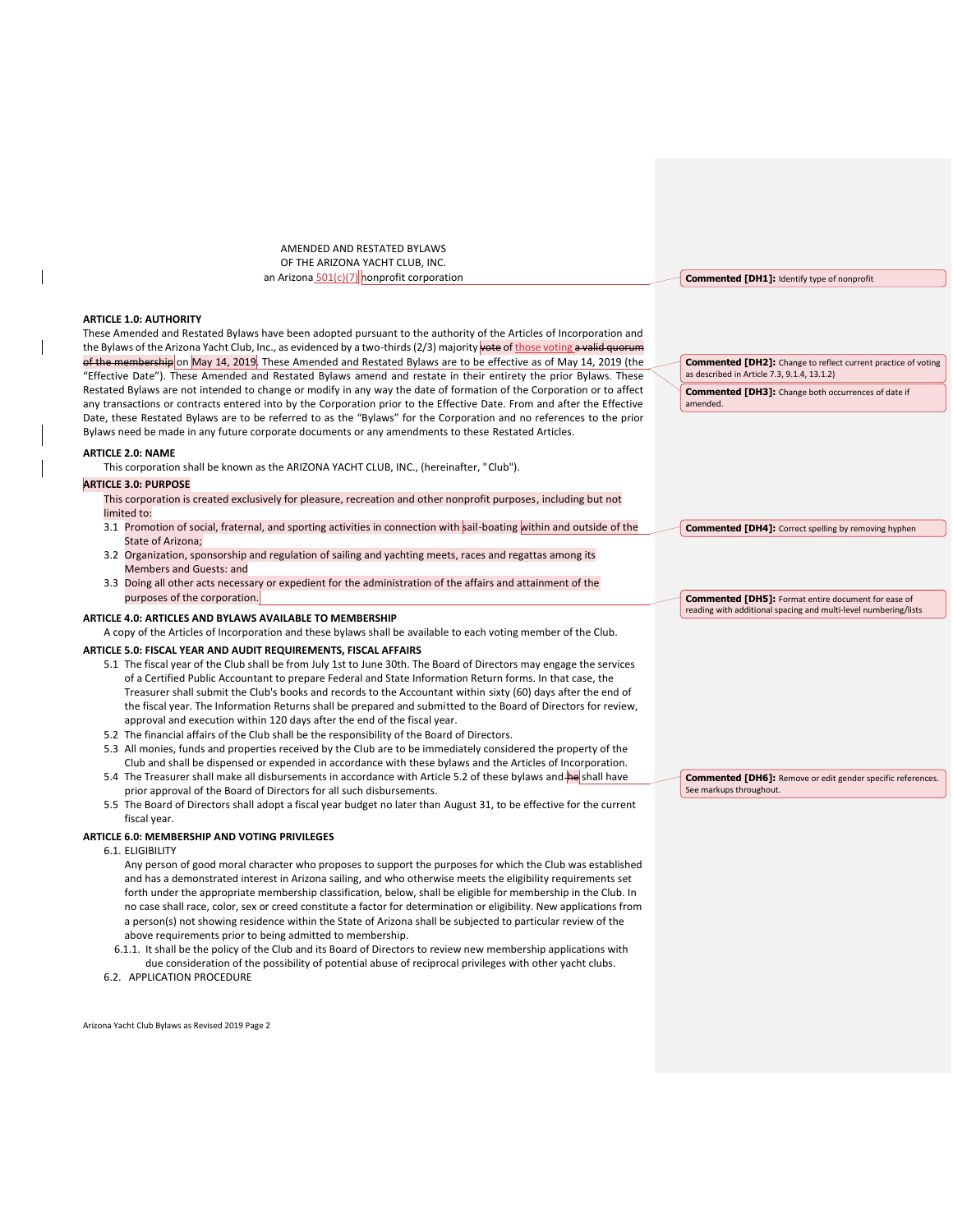- 6.2.1. Candidates for admission to new membership shall require sponsorship by two (2) adult members. Applications for membership shall be submitted in writing, with the endorsement of the sponsors, and accompanied by the appropriate initiation fee and membership dues for the membership classification for which application is being made. Notwithstanding the provisions of this paragraph, the Board of Directors shall have the authority to make other provisions for payment in specific cases, at its discretion.
- 6.2.2. Admission to membership shall require a simple majority approval of a quorum of the Board of Directors. The decision of the Board shall be final and shall not require any justification. A rejected candidate may reapply after a waiting period of six (6) months from the date of rejection.
- 6.3. VOTING MEMBERSHIPS There shall be the following Voting Memberships:
	- 6.3.1. FULL: This membership shall consist of *individuals*, heads of households, or couples and all of their children under the age of twenty-one (21) years. Each Full Membership is entitled to one (1) vote to be cast by an adult member of the household. Any adults of the household may hold Office. All household members shall be entitled to all other privileges of the Club and its activities. Any member of the household under twenty-one (21) years of age shall automatically be a Junior Member without any further fees or dues being required.
	- 6.3.2. LIFE: Any Club Member in good standing who has reached the age of sixty-five (65) and who has paid dues in any Voting Membership class for a period of at least twenty (20) consecutive years shall be eligible for this class. During his lifetime A Member of this class shall have all Club privileges accorded an adult Full Member and shall not be liable for any membership dues or assessments arising subsequent to the date of transfer to this class. To maintain Life Member status, the Member must update his contact information must be updated between June 1 and September 1 of each year or be reclassified as Inactive.
	- 6.3.3. HONORARY DISTINGUISHED LIFE: Honorary A Distinguished Life Membership may be granted to any Club Member whose services to the Club and the sport of sailing shall have been deemed outstanding over a period of years. The person shall be recommended for this class of membership by a member of the Board of Directors and shall be approved by a ninety percent (90%) majority vote of the Board of Directors in a secret election. A Member of this class shall have all Club privileges accorded an adult Full Member and shall not be liable for any membership dues or assessments arising subsequent to the date of transfer to this class.
- 6.4. NON-VOTING MEMBERSHIPS: The following Memberships are designated Non-Voting and shall have no voting rights, no reciprocal yacht club privileges, no right to hold a Membership card, and no right to hold Office in the Club, except as specifically stated below:
	- 6.4.1. JUNIOR: This Membership shall consist of individuals 25 years old or younger. Junior Members shall be eligible to skipper in any Club races. Any Junior Member who has reached the age of twenty-six (26) shall be required to transfer to Full Membership class, but if the person has paid Junior dues for three years or more, no initiation fee will be charged.
	- 6.4.2. HONORARY: This Membership shall consist of non-members who have exhibited exemplary conduct, interest and/or benefit to the Club. The Board of Directors may appoint such persons to a one (1) year term of membership in this class, such term to be renewable on an annual basis by the Board. There shall be no membership dues or assessments for this class of membership and such Members shall be entitled to all social privileges of the Club.
	- 6.4.3. INACTIVE: This Membership shall consist of any Member of the Club who, upon application to the Board of Directors, are deemed to have cause to be placed on Inactive status. Duration of such status shall be discretionary with the Board as shall application of dues, fees and assessments to such Inactive Members. Members of this class shall not partake in any Club activities as a Club Member and shall not be on the Club's mailing list.
	- 6.4.4. RESIGNED: A Resigned Member shall have no privileges and shall be subject to a new initiation fee upon reapplication to any Membership class.
	- 6.4.5. GUEST: A guest is a non-member who is accompanied by any Member, as heretofore defined, to any Club function.
- 6.5. MEMBER AND GUEST PRIVILEGES
- 6.5.1. Club publications shall be available to all classes of Members, except as otherwise provided for with respect to election ballots in Article 9.0.

**Commented [DH7]:** Add subheading for ease of reading

**Commented [DH8]:** Remove "During his lifetime" for consistent language between 6.3.2 and 6.3.3 and to remove the gender specific pronoun. Language highlighted yellow for ease of comparison.

**Commented [DH9]:** Change "Honorary" to "Distinguished" to avoid confusion with the non-member class of "Honorary." See 6.4.2

**Commented [DH10]:** Add subheading for ease of reading

**Commented [DH11]:** Add hyphen.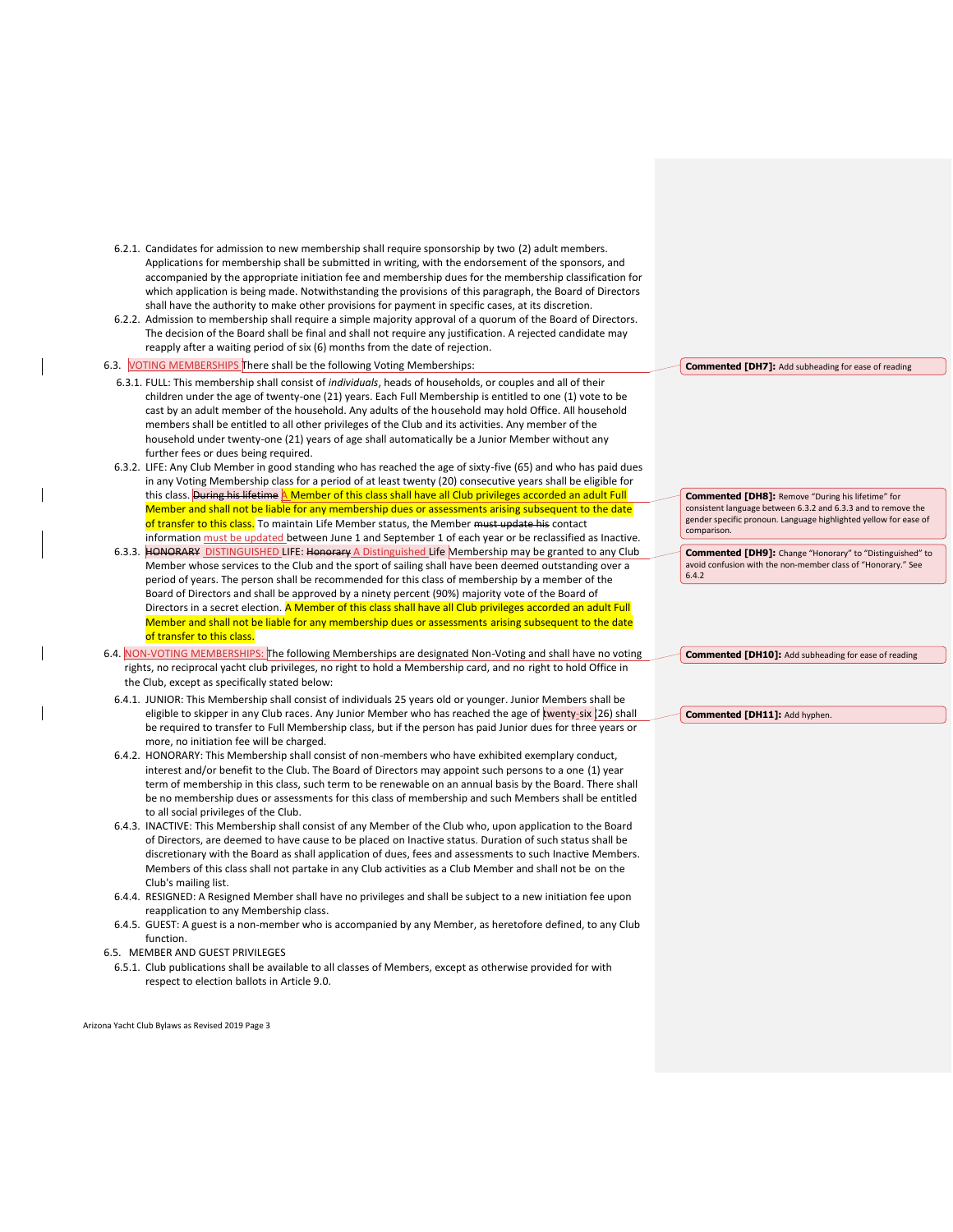6.5.2. All Members and their Guests may partake in any Arizona Yacht Club sponsored activity, but only Voting Members and Junior Members may register a Yacht in a Club sponsored race unless otherwise specified in the "Notice of Race."

# **ARTICLE 7.0: INITIATION, DUES AND ASSESSMENTS**

- 7.1. There shall be an initiation fee for each new member according to Membership class. Dues for new members shall be assessed at the time of membership application according to Membership class, prorated from the month of application to the end of the membership year on June 30. The current initiation fee and dues schedule is as shown in Appendix A, attached hereto and made a part hereof.
- 7.2. Membership dues shall be due annually on July 1st and payable within thirty (30) days. As of September 1, any delinquent member shall forfeit all Club privileges, until his the obligations have been discharged. As of October 1, any delinquent members shall have their Membership terminated and he shall become a Resigned Member (see paragraph 6.4.4).
- 7.3. Assessments in addition to dues and initiation fees may be levied by the Board of Directors if approved by a three-quarters (3/4) majority vote thereof. Such assessments must be approved by a two-thirds (2/3) majority vote of those Members of the Club casting a ballot in a Regular or Special Election.

#### **ARTICLE 8.0 DIRECTORS AND OFFICERS**

- 8.1. DIRECTORS: The Board of Directors shall have complete responsibility and authority for the affairs and policies of the Club within the limits defined herein and in the Articles of Incorporation. They shall inquire into standing and character of election candidates and elect into Membership of the Club such candidates as they may consider desirable. While individual directors hold responsibility for specific functions and duties described below, they shall carry out those functions and duties subject to the approval and direction of the Board of Directors.
- 8.2. Any Voting Member, but no others, shall be eligible to be a Director or Officer of the Club. The Arizona Yacht Club shall have Directors and Officers as follows:
	- 8.2.1. DIRECTORS: There shall be eleven (11) Members of the Board of Directors, all of whom also hold positions as Officers. Nine (9) of the Directors shall be elected by the Voting Members of the Club as set forth below and two (2) shall be granted Membership by the Board of Directors as set forth below. Each Director has a single vote on decisions of the Board of Directors.
	- 8.2.2. OFFICERS: There shall be a Commodore, Vice Commodore, Rear Commodore, Secretary, Treasurer, Fleet Captain, Cruising Captain, two (2) Membership Directors, Senior Staff Commodore, and Junior Staff Commodore. All Officers are members of the Board of Directors for their elected terms or until replaced. All Officer tenures shall begin upon election.
- 8.3. DUTIES: The duties of the Officers shall be as follows:
- 8.3.1. COMMODORE: The Commodore shall:
	- Preside at all meetings of the Club Membership and the Board of Directors.
	- b) He shall Appoint the Chairmen Chairperson of all Club Committees, except as stated below. All such appointments shall be subject to the approval of the Board of Directors.
	- He shall-Be an ex-officio member of all Club Committees.
	- $\frac{d}{dt}$  He must Sign all authorized contracts in the name of and on behalf of the Club.
	- He shall Be the Executive Officer of the Club and shall have general charge and supervision of corporate affairs and shall execute such other duties as the Membership or the Board of Directors shall assign. to him.
- 8.3.2. VICE COMMODORE: In the event of absence of the Commodore or at the request of the Commodore, the Vice Commodore shall perform any and all duties of the Commodore. Upon the death, removal or resignation of the Commodore, the Vice Commodore shall become Commodore in title and function for the remainder of the term of the Commodore. The Vice Commodore shall be responsible for club publications (whether print or electronic), for keeping records of the Club's perpetual trophies and for any trophies won by the Club.
- 8.3.3. REAR COMMODORE: The Rear Commodore shall assist the Commodore and Vice Commodore in their duties and shall perform all of their duties in their absence. He The Rear Commodore shall appoint the Chairman Chairperson and Members of the Program and Education Committees and all Special Social

**Commented [DH12]:** Add "Article 8.0" - missing

**Commented [DH13]:** Multi-level list is added to some positions for ease of reading and to remove the use of gender specific pronouns.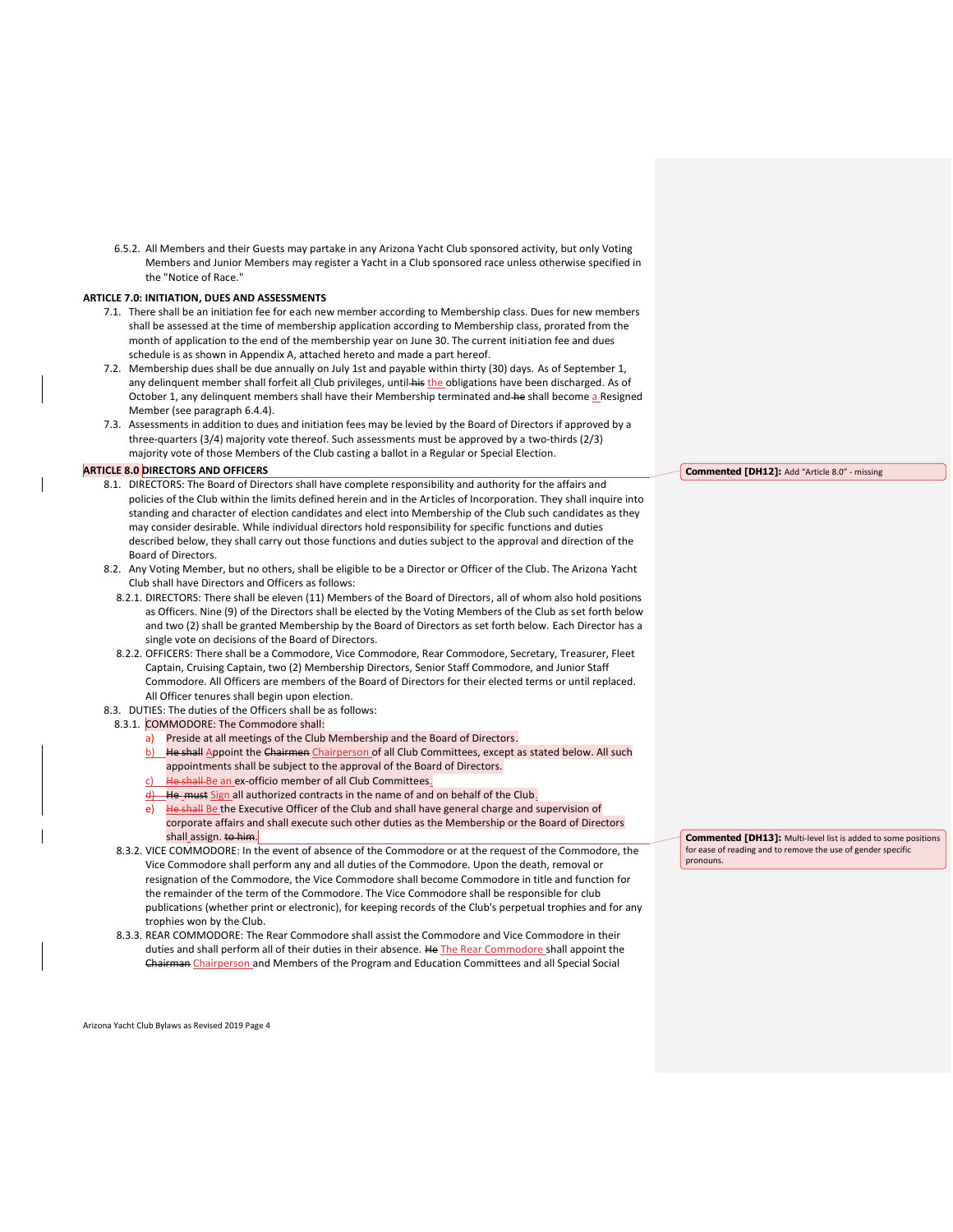Committees as may be delegated to him by the Commodore and shall be responsible for the operation of such Committees. All such appointments shall be subject to the approval of the Board of Directors.

- 8.3.4. SECRETARY: The Secretary shall maintain the minutes of all meetings of the Membership and the Board of Directors. He The Secretary shall keep all of the records, except fiscal records, of the Club and shall issue all notices required by the Articles of Incorporation and bylaws of the Club and as may be required by the Board of Directors. The Secretary is authorized to delegate responsibility for the execution of corporate instruments to the statutory agent, but shall procure prior approval of the Commodore for all commitments of the Club.
- 8.3.5. TREASURER: The Treasurer shall be responsible for and have control of the fiscal matters of the Club. The Treasurer shall:
	- a) He shall collect Collect all dues and assessments;
	- b) He shall endorse Endorse on behalf of the Club all collections, checks, notes and any other obligations or assets of the Club and shall promptly deposit all receipts received for the Club in such banks or other depositories as shall be directed by the Board of Directors.
	- He shall maintain Maintain all fiscal records of the Club and shall make such records available for inspection at all reasonable times to the Board of Directors or to any Member.
	- He shall report Report on the state of the financial conditions of the Club at each meeting of the Board of Directors, but he may delegate that reporting function to another member.
	- e) The newly elected Treasurer shall be responsible for generating Generate a Financial Planning Budget for presentation to the Board of Directors for approval no later than the August meeting of the Board of Directors.
- 8.3.6. FLEET CAPTAIN: The Fleet Captain shall govern all racing activities. He and shall:
	- a) Chair the Rules Committee and shall appoint the Chairmen Chairperson and Members of all special racing committees as may be delegated to him by the Commodore and shall be responsible for the operation of such committees.
	- b) The Fleet Captain shall h Have responsibility for general supervision of all ramps, docks, boats, anchorages, buoys, beacons and channel marks maintained by the Club.
	- $\overline{c}$ ) He shall h Have the authority to assure that all yachts in the Club fleet are operated in a safe and orderly manner with proper safety equipment aboard during racing activities and may mete out appropriate Club privilege restrictions to violators.
- 8.3.7. CRUISING CAPTAIN: The Cruising Captain shall govern all non-racing sailing activities of the Club and He shall:
	- a) Be the Chairman Chairperson of the Cruising Committee and shall appoint its members.
	- b) He shall a Appoint the Chairmen Chairperson and Members of all special cruising activity committees as shall be delegated to him by the Commodore and shall be responsible for the operation of those committees.
	- $c)$  He shall h Have the authority to assure that all yachts in the Club fleet are operated in a safe and orderly manner with proper safety equipment aboard during non-race activities and may mete out appropriate Club privilege restrictions to violators.
- 8.3.8. MEMBERSHIP DIRECTORS: The two (2) Membership Directors shall have responsibility for recruiting, vetting, and proposing for membership new Members. The Membership Directors shall also have responsibility for assembling and publishing the annual Roster of Members, with publication completed before October 1.
- 8.3.9. JUNIOR AND SENIOR STAFF COMMODORES: The two Staff Commodores have no formal responsibilities beyond those of Director.

#### **ARTICLE 9.0: ELECTIONS, VACANCIES AND APPOINTMENTS**

9.1. ELECTIONS

9.1.1. All elections by the Membership shall be by electronic ballot, or by an alternative method as determined by the Board of Directors, with an option for each Voting Member of the Club to cast his or her their ballot in person. (See Article 9.1.5., below) The only required election is the Regular Election for Directors and Officers. Other elections shall be as determined by the Board of Directors.

**Commented [DH15]:** Add to allow options for voting methods, if needed.

**Commented [DH14]:** Unnecessary wordiness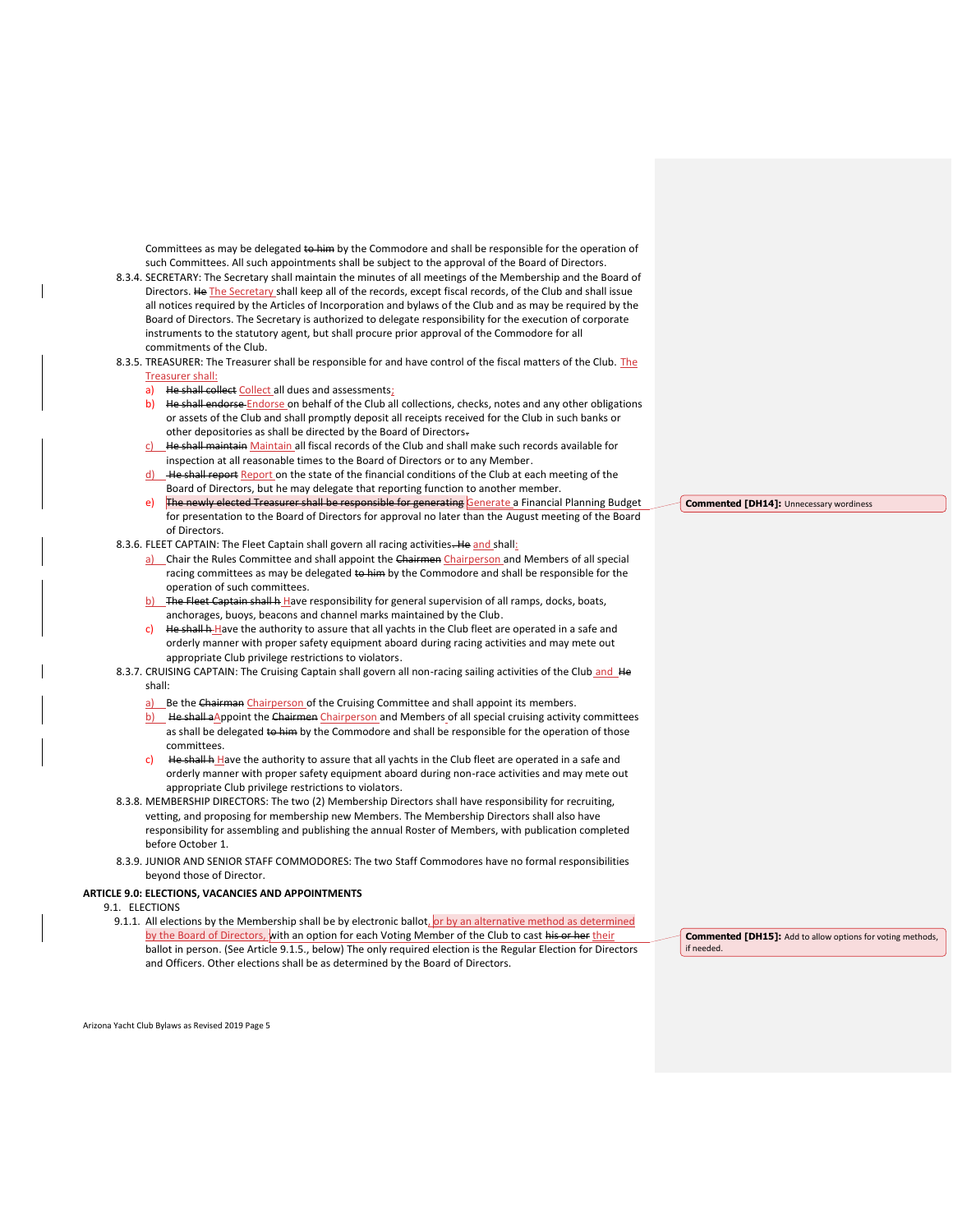- 9.1.2. Election of Officers. The following Club Officers shall be elected annually by the Membership for one (1) year terms: Commodore, Vice Commodore, Rear Commodore, Fleet Captain, and Cruising Captain. Each year the following Club Officers shall be elected by the Membership for two (2) year terms: Membership Director, Junior Staff Commodore (who shall become Senior Staff Commodore in the second year of the term. his tenure).
- 9.1.3. Election of Officers shall follow this procedure and schedule:

On or before March 1: The Commodore shall notify the members of the Nominating Committee of the date, time, and place of the nominating meeting.

Between March 7 and 21: Meeting of the Nominating Committee

March 31: All nominations from the Nominating Committee or Membership become final. In addition to nominees chosen by the Nominating Committee, any two (2) Voting Members of the Club may nominate a candidate by presenting the nomination in writing to the Commodore by this date. Such nominees shall appear on the ballot together with the nominees chosen by the Nominating Committee.

Between April 1 and April 15: There shall be published a Notice of Election with the time and place of the election, a procedure for electronic ballots, the list of nominees for all offices and the names of the members of the Board of Directors and Nominating Committee. Such publication may be electronic or print or both so long as it is disseminated to all Members of Record as of April 1. Electronic ballots shall become available to the Members of Record as of April 1.

Between May 1 and 15: Ballots are due and counted at the designated time and place of the election, Electronic voting shall be closed 24 hours before the designated time. A Voting Member may appear and vote in person at the time and place designated for the election. The Commodore shall appoint a committee of three Voting Members not on the ballot to certify the results of the election at the designated time and place of the election. The new board will take office immediately upon the committee's certification. If the committee is not able to certify the election, the Board will conduct a new election as soon as practicable.

- 9.1.4. A simple majority of those voting shall prevail in all matters except for an amendment of these Bylaws or an amendment of the Articles of Incorporation wherein a two-thirds (2/3) majority of those voting shall prevail, but in no case shall the Board of Directors change the method of voting for Officers and Directors without an amendment of these Bylaws.
- 9.1.5. The mMembership may initiate an election on any matter by petition to the Board of Directors bearing valid signatures of ten percent (10%) of the eligible Voting Members of record. The Board of Directors shall then cause such an election to be held.
- 9.1.6. The Treasurer and Secretary shall be elected by secret ballot of the newly elected and carryover Members of the Board of Directors at their initial meeting and the newly elected Officers shall serve in those offices for a period of one year. The Treasurer and Secretary must be Voting Members of the Club in accordance with Article 6.3. No other business shall come before the Board of Directors until after the election of Officers. A simple majority shall prevail. If there is no candidate receiving a simple majority, there shall be a runoff between the two (2) candidates receiving the highest number of votes.
- 9.2. VACANCIES
- 9.2.1. A vacancy occurs when an Officer or Director dies, resigns or is duly removed from office or in the event that the Vice Commodore assumes the Office of Commodore under the terms of Article 8.3.2. This means that there shall, at all times subsequent to the election of new Officers at the beginning of each fiscal year, be eleven (11) Members of the Board of Directors. Therefore, any vacancy shall be filled by appointment of the Commodore subject to the approval of a two-third (2/3rds) majority of the Board of Directors. The term of the appointment shall be until the position can be filled by a regularly-required general Membership election or by the next regular election of Officers by the Board of Directors, whichever applies. No person shall hold two (2) Offices simultaneously.
- 9.3. APPOINTMENTS
- 9.3.1. All committee members, except the members of the Rules Committee and Nominating Committee, may be appointed by the Commodore with approval of the Board of Directors, but the Commodore shall have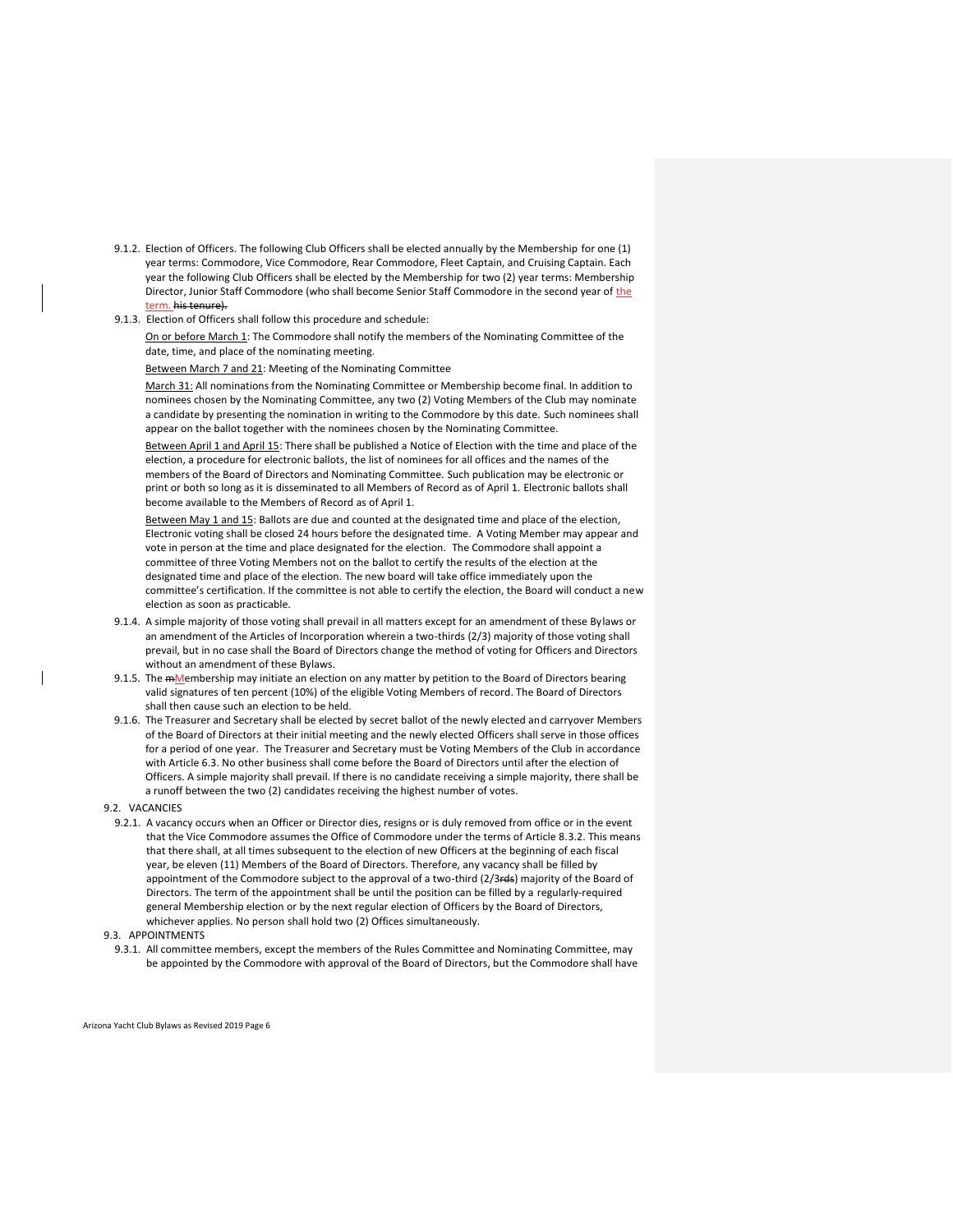the option of allowing Committee Chairmen Chairpersons to appoint and remove their own committee members.

# **ARTICLE 10.0: RESIGNATIONS AND REMOVALS**

# 10.1. RESIGNATIONS

10.1.1. Should an Officer decide to resign from his Office, he must also resign from his position as a Member the Board of Directors. An Officer resigning from office, must also resign as a Member of the Board of Directors.

# 10.2. REMOVALS

- 10.2.1. A Committee Chairmen Chairperson holds their office by reason of appointment. The person who made the appointment may also remove them.
- 10.2.2. An Officer of the Club may be removed from office, for good cause shown, by a vote of at least three/quarters (3/4) of the members of the Board of Directors who are voting.
- 10.2.3. Any Member may be suspended or expelled from the Club for conduct injurious to the welfare of the Club. Upon receipt of written complaint from one (1) or more Members, the Board of Directors shall investigate the alleged misconduct and take such action as it deems in order, provided that no Member may be expelled or suspended without opportunity of a hearing before the Board. Such suspension or expulsion of a Member shall require a vote of at least three/quarters (3/4) of the members of the Board of Directors who are voting.

# **ARTICLE 11.0: MEETINGS**

# 11.1.GENERAL MEETINGS

- 11.1.1. Special Membership meetings may be called by the Board of Directors at any time for any specific purpose. Notice of the time, place and purpose of such a special meeting shall be published to the Membership at least twenty (20) days prior to the meeting date.
- 11.2.MEETINGS OF THE BOARD OF DIRECTORS
	- 11.2.1. The Board of Directors shall have a scheduled meeting once a month unless the Board of Directors determines to cancel or reschedule such meeting and a reasonable effort is made to afford all Members of the Club notice of such cancellation or rescheduling. The Commodore or three members of the Board of Directors may call a special meeting of the Board.
	- 11.2.2. For all Board of Directors meetings, six (6) members shall constitute a quorum. To be carried, questions submitted to a vote of the Board of Directors shall require a simple majority of the Board of Directors voting on the question, unless otherwise stated elsewhere in these bylaws. At the Board's discretion, routine club business may be conducted by email or other electronic means, with six (6) votes required to pass a motion.
	- 11.2.3. Meetings of the Board of Directors are normally open to the Membership. Members may take part in these meetings but have no vote. The Commodore has the power to reasonably restrict debate at meetings of the Board of Directors. The Board of Directors may close any meeting thereof, or any portion thereof, for good cause shown. An example of good cause would be for the purpose of discussion of bids from competitive bidders for real estate owned by the Club or other such sensitive matter which if known publicly would put the Club at a competitive disadvantage. The Board of Directors must not use this power to close meetings without careful consideration of the balance between the desire and intent to inform its Membership of Corporate activities and the sensitivity mentioned above.

# **ARTICLE 12.0: COMMITTEES**

- 12.1. There shall be at least the following standing Committees:
	- 12.1.1. RULES: The Rules Committee shall be comprised of the elected Fleet Captain of each active racing fleet of the Club or his an appointed representative and shall be Chaired by the racing Fleet Captain, who shall not have a vote on the Committee, except to break a tie. To be a qualified "active" racing fleet, the fleet must have had five (5) entries in the most recently completed fall or spring racing series. The Rules Committee shall have authority over the conduct of any Club competitive activity and shall set the racing calendar in consultation with the Board of Directors.
	- 12.1.2. NOMINATING: All members of the Nominating Committee must be Voting Members of the Club. The Fleet Captain of each active fleet shall notify the Commodore of the Fleet's representative. The Cruising Captain shall select one (1) member from the ranks of the predominately Cruising Voting Membership

Arizona Yacht Club Bylaws as Revised 2019 Page 7

**Commented [DH16]:** Simplify wording and remove gender specific pronouns